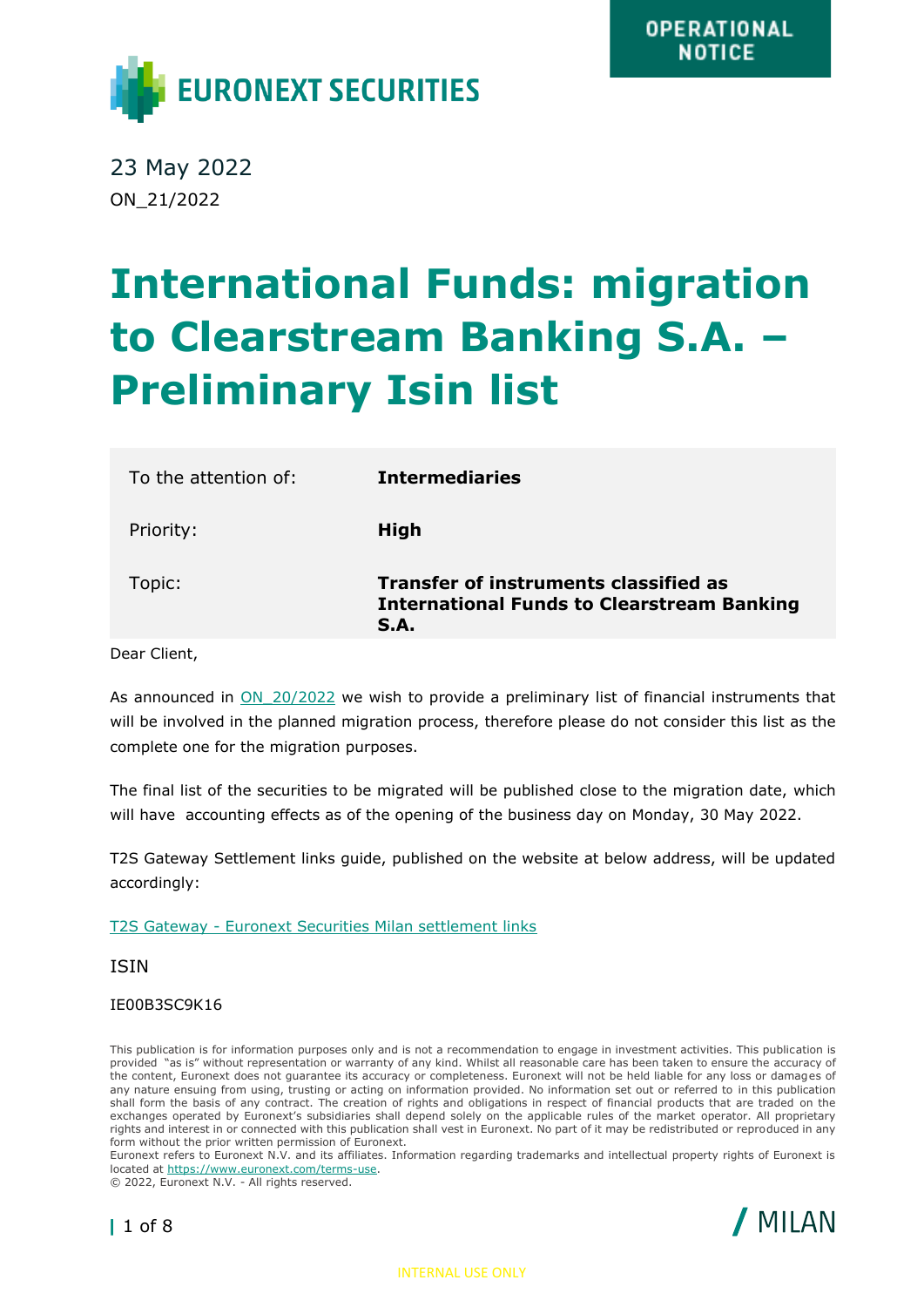

- IE00B3Z3FS74
- IE00B4JY5R22
- IE00B53H0131
- IE00B58HMN42
- IE00B77D4428
- IE00B78JSG98
- IE00B7K93397
- IE00B7KQ7B66
- IE00B7WK2W23
- IE00BD4TXS21
- IE00BD4TY451
- IE00BD4TYG73
- IE00BDGV0308
- IE00BDGV0746
- IE00BDQZMX67
- IE00BDR55471
- IE00BDR55927
- IE00BDR5GT91
- IE00BDR5H073
- IE00BHXMHL11
- IE00BHXMHQ65
- IE00BJXT3C94
- IE00BJXT3G33

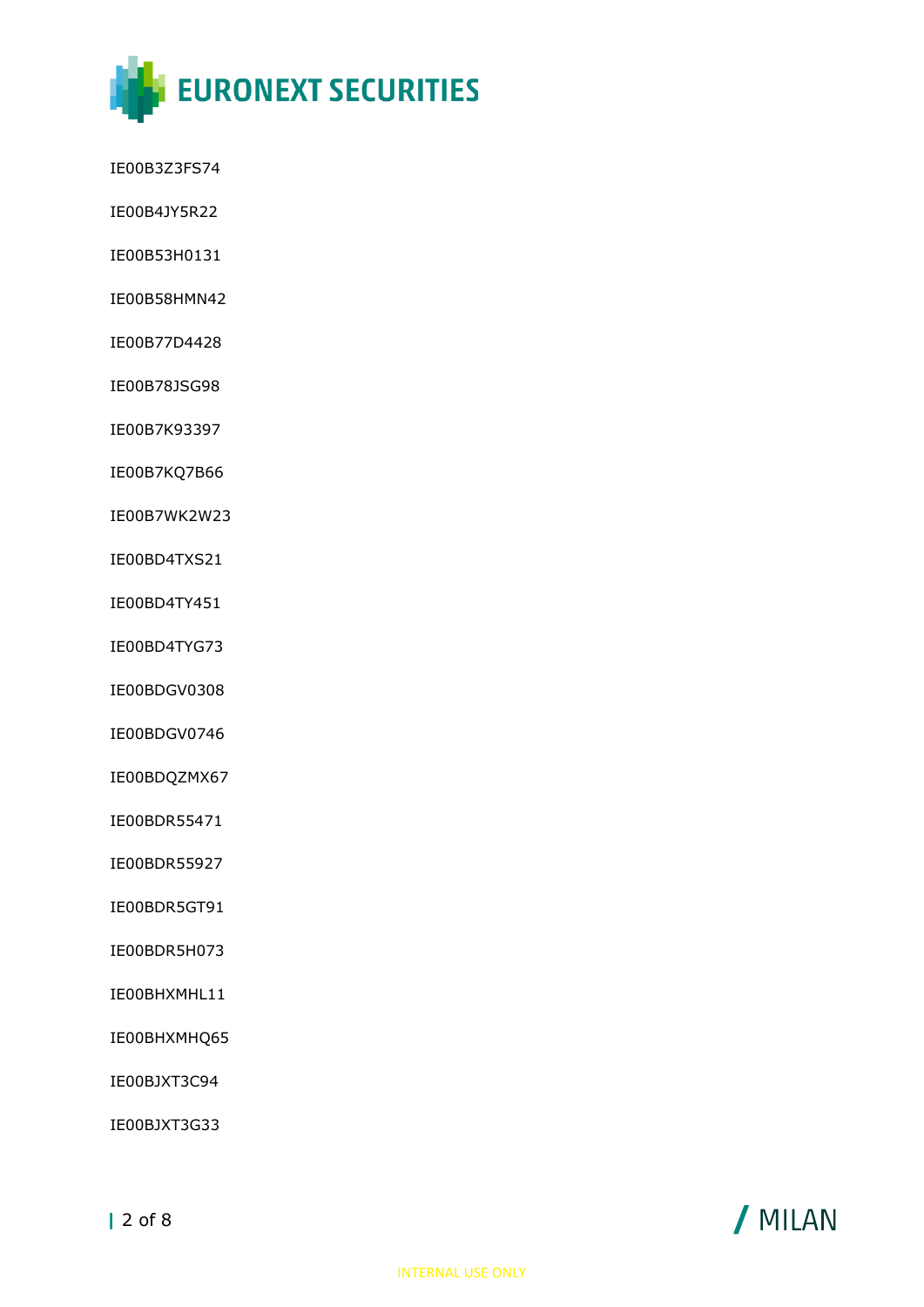

- IE00BK72HJ67
- IE00BK72HM96
- IE00BKFB6K94
- IE00BKSCBX74
- IE00BKSCC785
- IE00BLSN7P11
- IE00BLSN7W87
- IE00BM9TV208
- IE00BMP3HG27
- IE00BN4PXC48
- IE00BN4Q0370
- IE00BN4Q0602
- IE00BN4Q0933
- IE00BN4Q0L55
- IE00BN4Q0P93
- IE00BN4Q0X77
- IE00BN4Q1675
- IE00BNC0M913
- IE00BWT3KJ20
- IE00BWT3KN65
- IE00BWT3KS11
- IE00BX7RQY03
- IE00BX7RR706

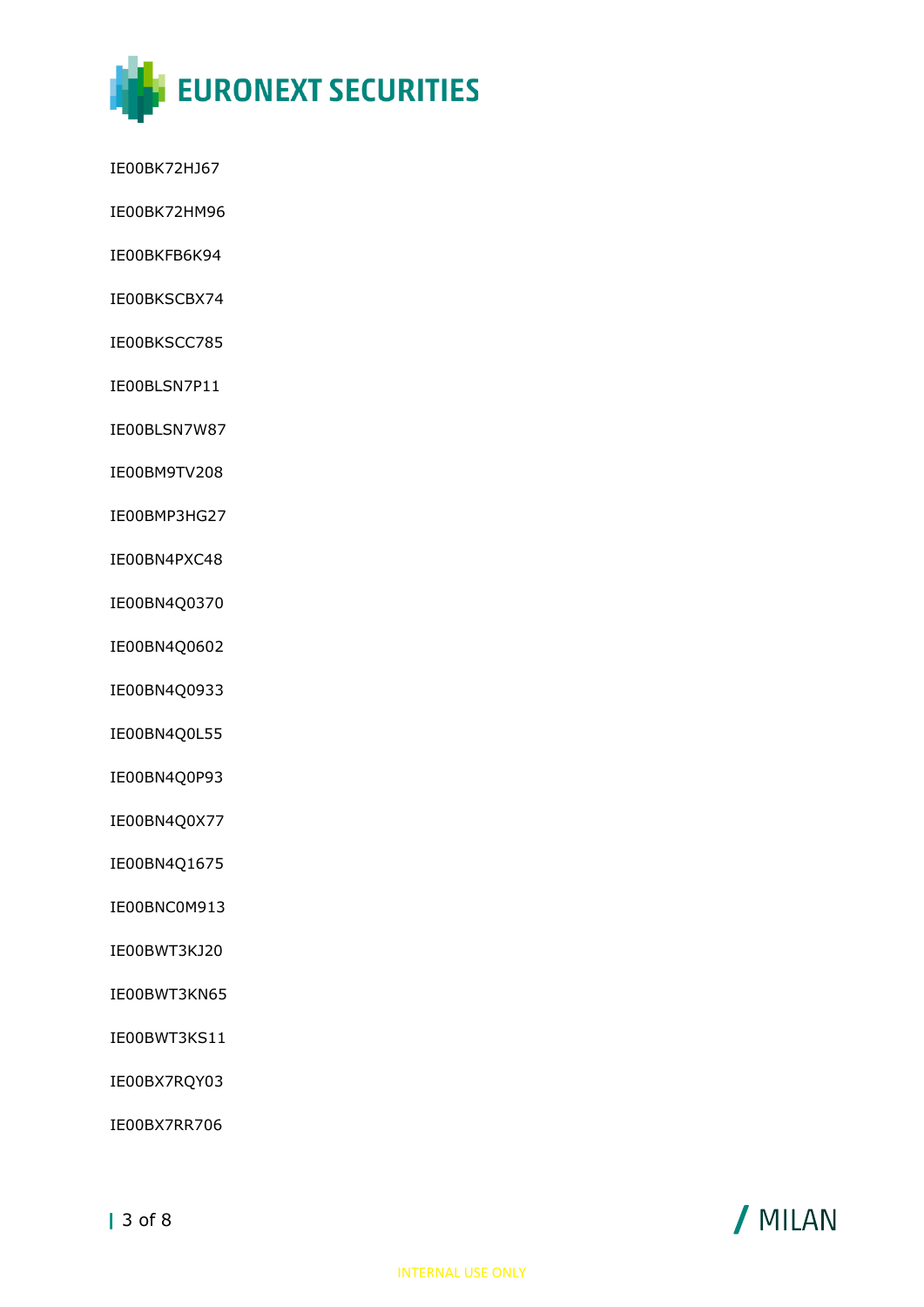

- IE00BX7RRJ27
- IE00BYM11H29
- IE00BYM11K57
- LU0136234068
- LU0136234654
- LU0136240974
- LU0136242590
- LU0147308422
- LU0340285161
- LU0446734104
- LU0446734369
- LU0446734526
- LU0446734872
- LU0480132876
- LU0629459743
- LU0629460089
- LU0629460675
- LU0629460832
- LU0671493277
- LU0721552544
- LU0721552973
- LU0721553864
- LU0879397742

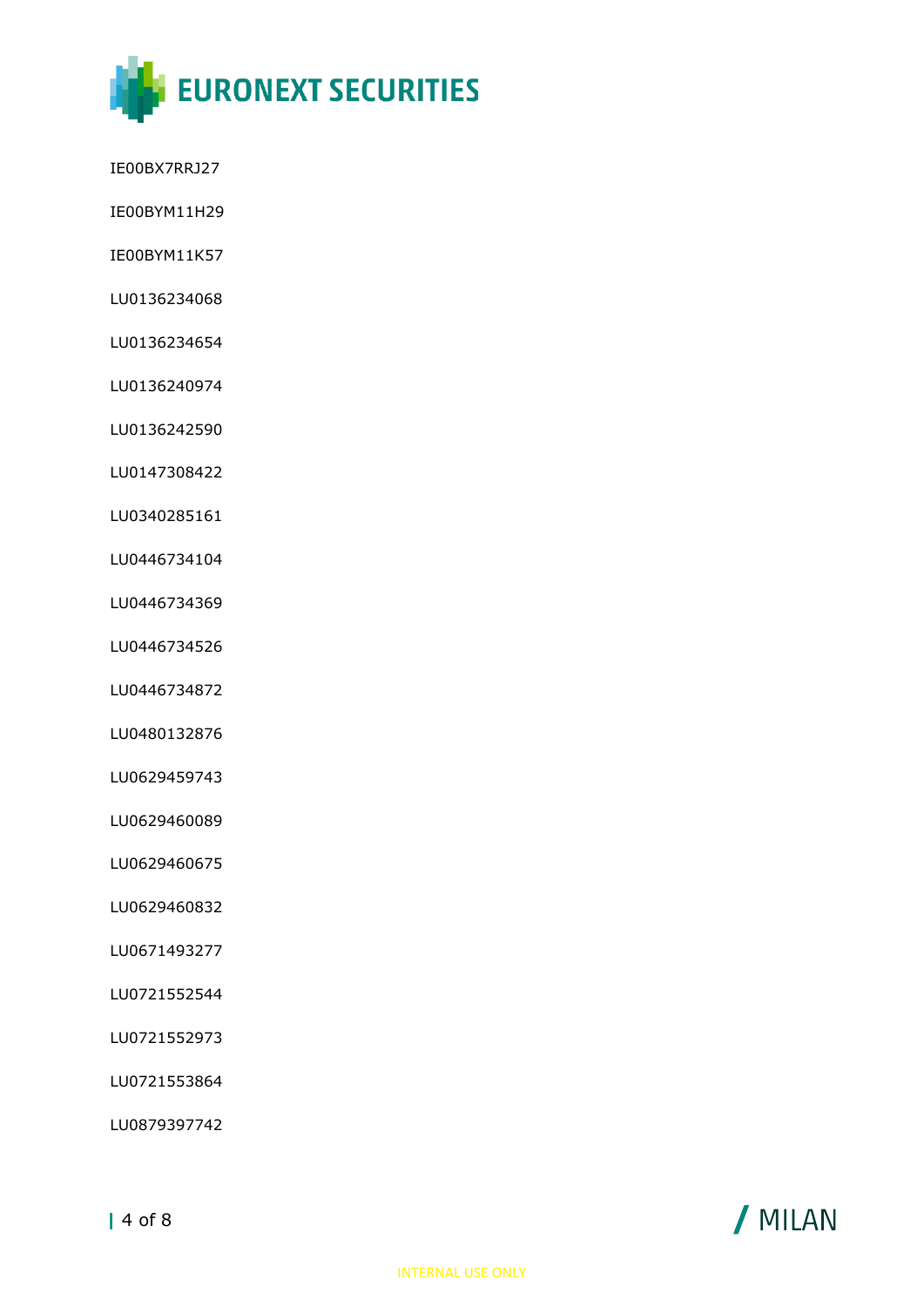

- LU0879399441
- LU0950668870
- LU0950670850
- LU0950671825
- LU0950672807
- LU0950674175
- LU0950674332
- LU0950674761
- LU0969639128
- LU0977261329
- LU1048313891
- LU1048313974
- LU1048314196
- LU1048314949
- LU1048315243
- LU1048316647
- LU1048317025
- LU1130155606
- LU1169821292
- LU1169822266
- LU1169825954
- LU1169827224
- LU1169830103

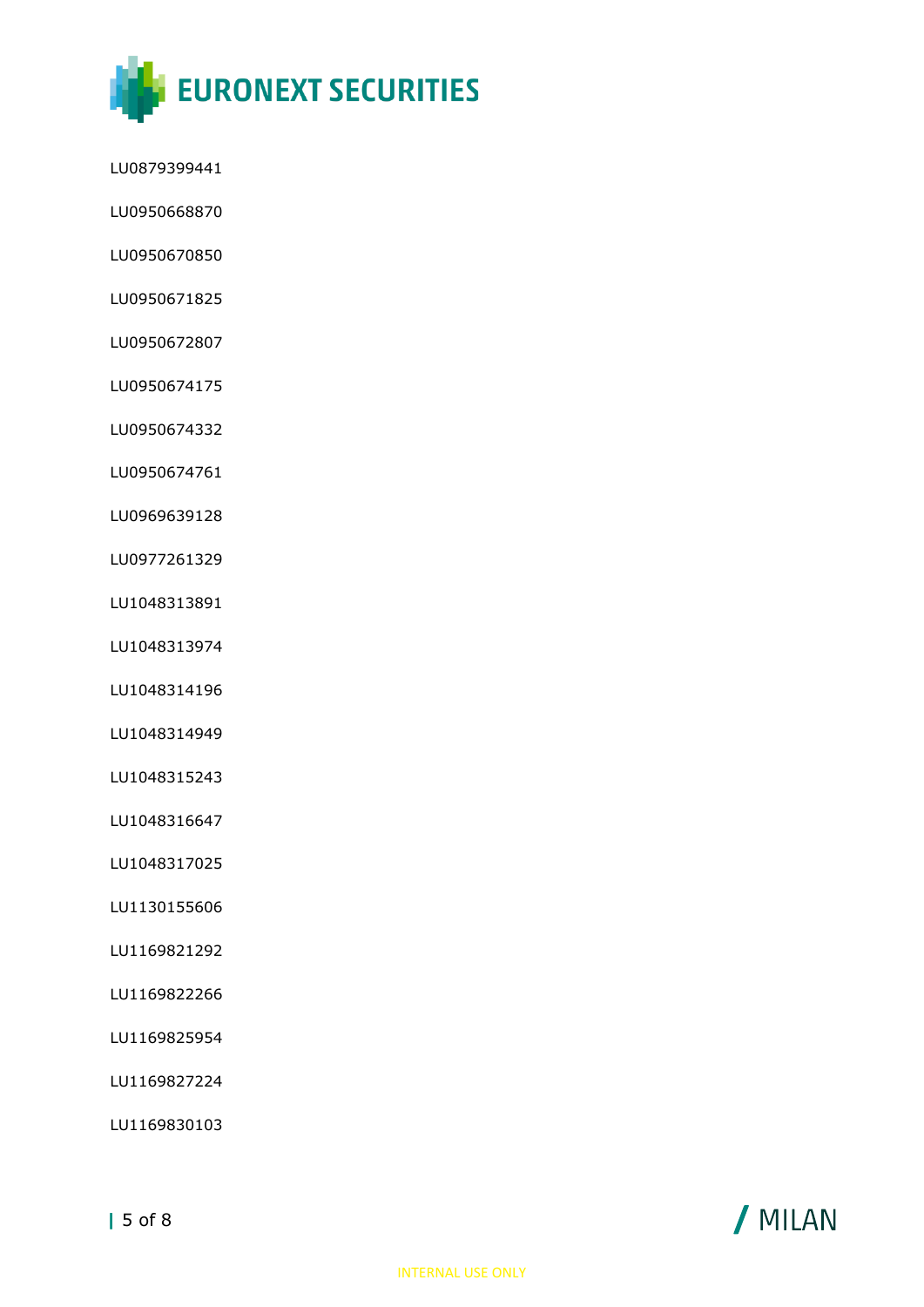

LU1215451524

- LU1215452928
- LU1215454460
- LU1215461085
- LU1215461168
- LU1215461325

LU1230561679

LU1273488715

LU1280303014

LU1324510525

LU1324516050

LU1324516308

LU1459800113

LU1459801434

LU1459801780

LU1459802754

LU1459803059

LU1484799769

LU1600334798

LU1645380368

LU1645381689

LU1645385839

LU1645386480

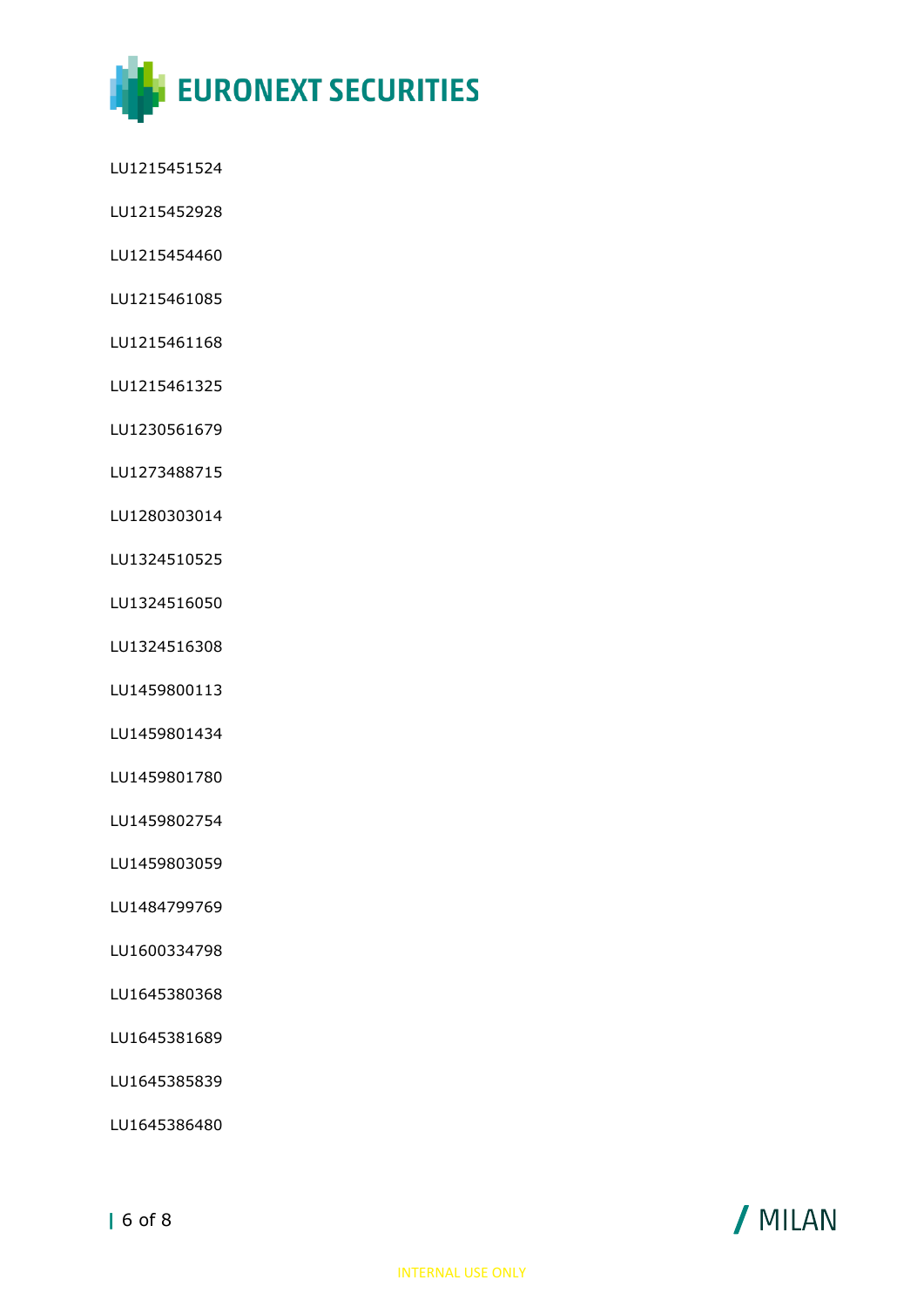

LU1720938841

- LU1804202403
- LU1805389258
- LU1852211215
- LU1852211991
- LU1953188833

LU1971906802

LU1974693662

LU1974694553

LU1974695790

LU1974696418

LU2095995895

LU2098179695

LU2099991536

LU2099992260

LU2194286006

LU2206597804

LU2265794276

LU2265794946

LU2408467723

LU2408468291

IE000JHYO4T6

LU1484799843